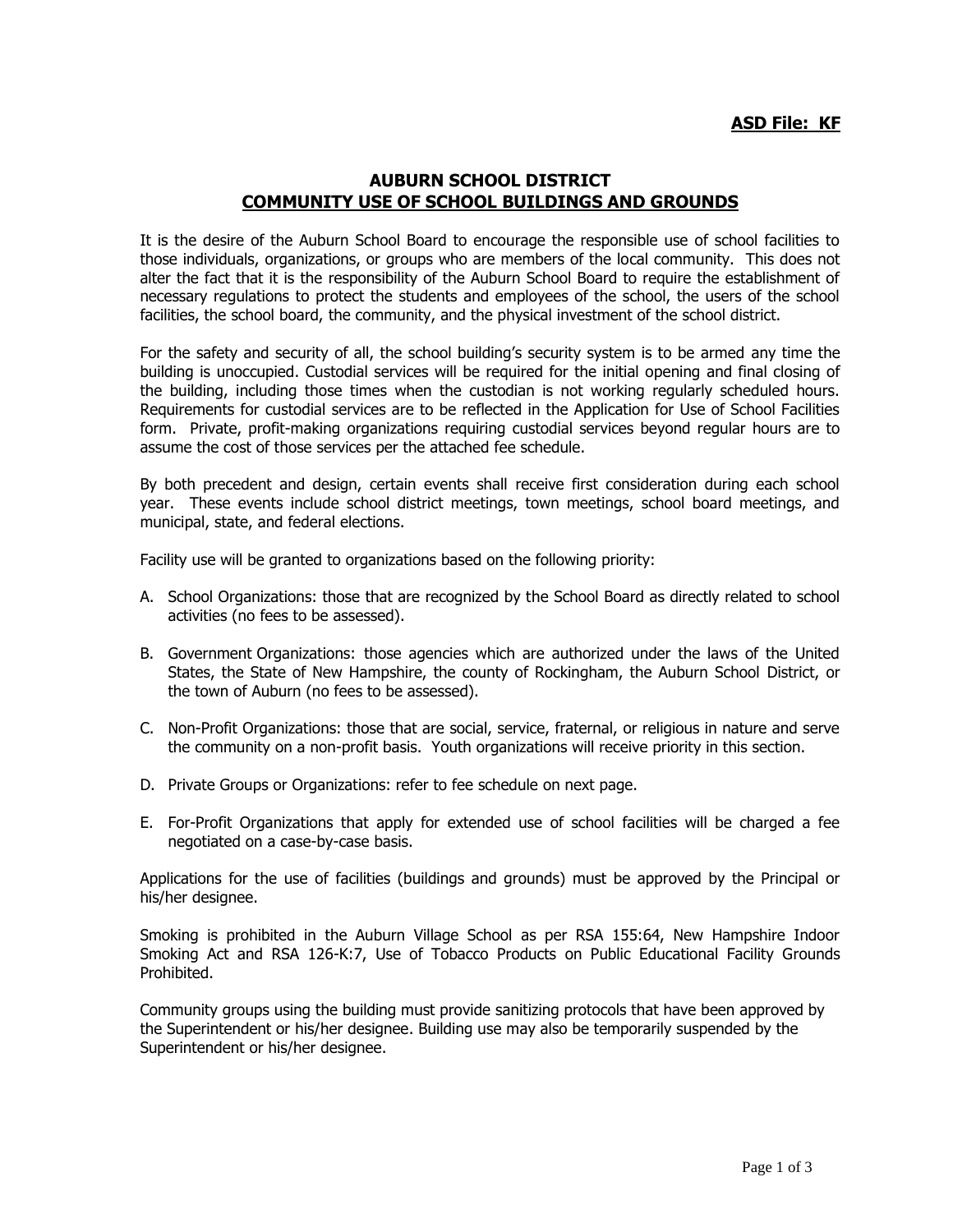## **APPLICATION PROCEDURES**

- 1. Those wishing to utilize school facilities may do so by first submitting a completed Application for Use of School Facilities Form to the Main Office.
- 2. Application forms for use during non-school hours should be submitted in advance of the utilization date with the appropriate fees, if required, in the form of a check or money order attached, payable to the Auburn Village School. Completed application forms are to be submitted no less than 10 days prior to the event.
- 3. If a requested activity occurs at a time outside of custodial hours, a fee to open and close the building will be assessed to private organizations only. This fee should be payable to the Auburn Village School Facility Account and will be in accordance with the Use of School Facilities Fee Schedule.
- 4. Private Organizations Any outside organization or party requesting the facilities must accept full financial and legal responsibility for any and all damages and/or claims of damages resulting from the use of the facilities. A copy of the organization's liability insurance coverage (one million dollar minimum) naming the Auburn School District as a co-insured must be provided at time of submitting Application for Use of School Facilities.
- 5. The premises are to be cleaned at the end of the event. Failure to do so in a satisfactory manner will jeopardize future use of the facility by the organization.
- 6. In accordance with RSA 126-K:7 and RSA 155:64, smoking is prohibited on both the facilities and grounds of the Auburn Village School.
- 7. Alcohol may only be available at events scheduled on Saturday evenings after 7:00 p.m., and when youth organizations are not utilizing the building. At such events, at a minimum, one paid police officer must be present during the entire evening's activity. Proof of a scheduled police detail must be provided. New Hampshire State Law regarding the legal drinking age must be obeyed and at no times may anyone be present at the event that is under the legal drinking age.

It is the responsibility of the users to make certain that if alcohol is sold or served, all required permits are secured and copies provided to the school prior to the use of the facility.

- 8. Adult supervision is required for all groups at all times. The applicant will be responsible for any damages to district property.
- 9. In accordance with the provisions of this policy, the Principal of the Auburn Village School will act upon each application as the School Board's designee. Applicants may appeal the Principal's decision to the Office of the Superintendent of Schools.

| <b>Fee Schedule for Private Organizations</b> |              |                       |                  |  |
|-----------------------------------------------|--------------|-----------------------|------------------|--|
| <b>Facility Opening</b>                       |              |                       | \$40.00          |  |
| <b>Facility Closing</b>                       |              |                       | \$40.00          |  |
| Cleaning/Damage Deposit                       |              | \$100.00              |                  |  |
| <b>Event Cleaning</b>                         |              |                       | \$20.00 per hour |  |
| Gymnasium                                     | \$100.00     | Cafeteria             | \$100.00         |  |
| Classrooms                                    | \$50.00 each | Cafeteria and Kitchen | \$150.00         |  |
| Media Center                                  | \$70.00      | Fields and Grounds    | \$100.00         |  |